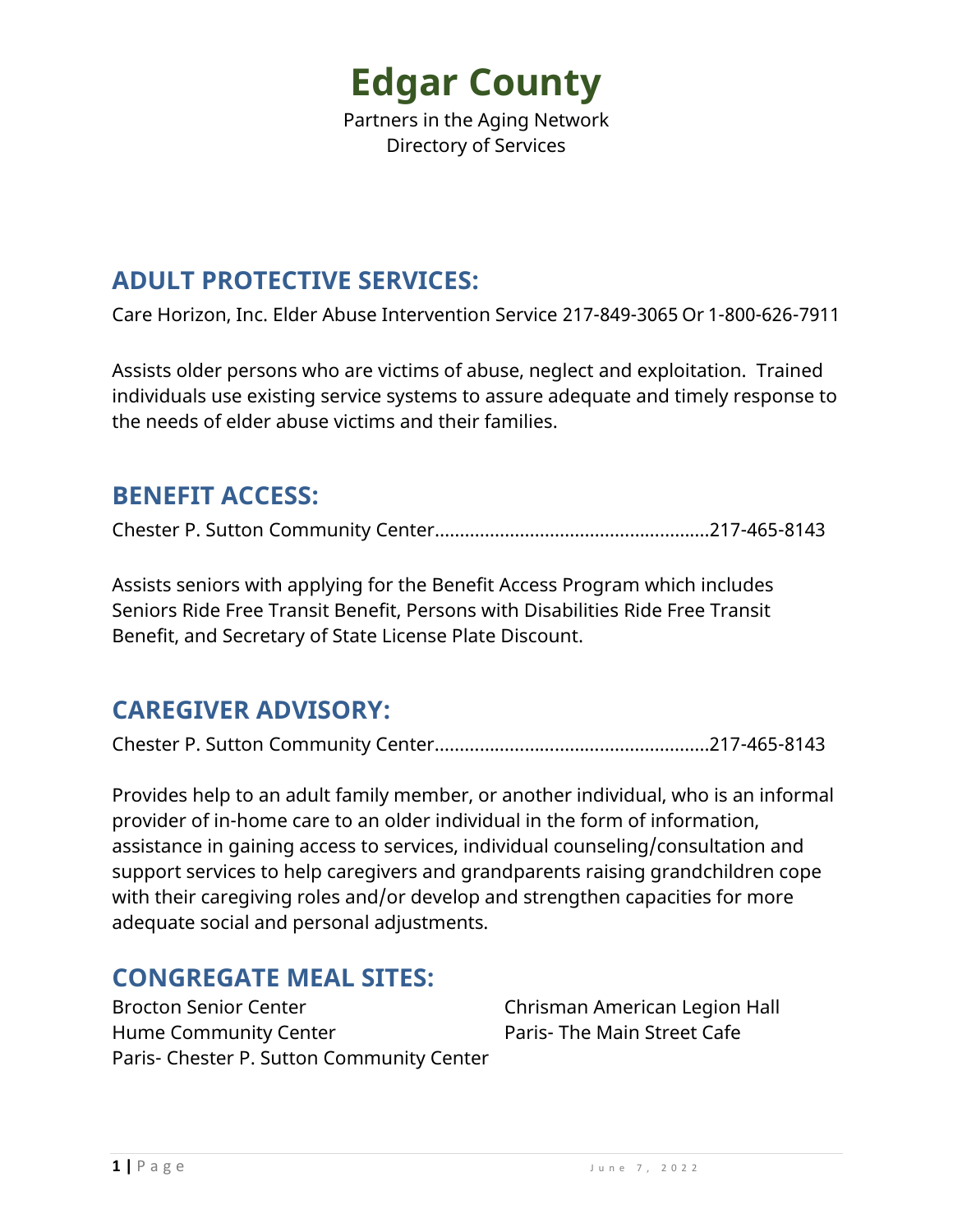Partners in the Aging Network Directory of Services

**Managing Provider:** Sarah Bush Lincoln Peace Meal +1(800)543-1770 Or (217)345-1800

Nutritious meals served at familiar locations, such as senior centers, to promote health and reduce isolation.

# **COMPREHENSIVE CARE COORDINATION (CCU):**

Care Horizon, Inc………………….………….…………………..217-384-3360 Or 1-800-626-7911

If you are in need of services, a Case Manager will come to your home and talk with you and your family about your needs and what services are available to meet those needs. An older person in need of services would first meet with a case manager to discuss what kinds of activities he or she can do on their own, as well as those that would require help. The case manager can then identify services that could help the client continue living in their own home. For instance, an individual may need home-delivered meals or transportation to doctor appointments, help with medications, household chores or bathing. The case manager can help arrange these services in a "package" so that the older person can continue to live independently. The case manager is key to developing a plan of care and linking with other agencies that actually provide the care. Designed to help the older person stay in their home as long as possible.

### **DISABILITY SERVICES:**

#### \*Not an ECIAAA Funded Service

PACE Center for Independent Living…………………………………………………217-344-5433

Provides assistance to persons with disabilities. Centers for Independent Living are community-based, non-residential non-profit organizations by and for persons with disabilities, that help people with disabilities achieve maximum independence in work, school, housing and every other part of life.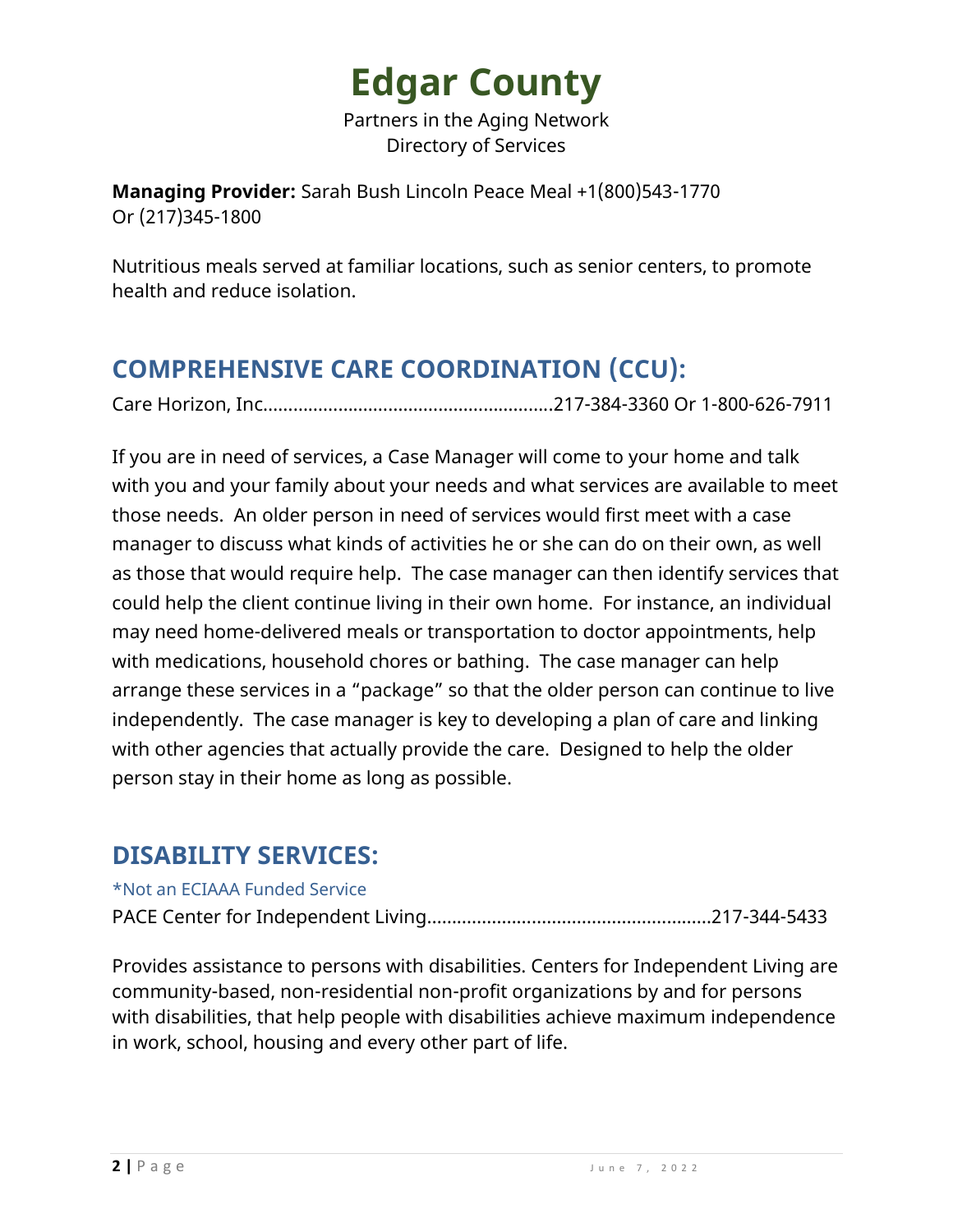Partners in the Aging Network Directory of Services

### **HOME DELIVERED MEALS:**

Peace Meal …………………………………………………………….217-345-1800 Or 800-543-1770

Nutritious meals provided to older persons who are home-bound because of illness, physical or mental impairment or otherwise isolated.

# **LEGAL SERVICES:**

Land of Lincoln Legal Assistance……………………………217-356-1351 Or 1-800-747-5523 Advocates for and provides assistance with basic civil needs of an older person. Assistance can be provided to help in cases of elder abuse and neglect, financial exploitation, consumer fraud, landlord/tenant relationships and public benefit programs. Criminal, real estate and damage award cases cannot be handled by legal assistance.

### **LONG-TERM CARE OMBUDSMAN:**

East Central Illinois Area Agency on Aging……………...309-829-2065 Or 800-888-4456 **Wendy Lisanby ext. 1205**

Designed to protect the rights and needs of older persons living in a long-term care facility (nursing home). The Ombudsman receives, investigates, and resolves complaints while protecting the resident's privacy.

# **RESPITE SERVICES:**

Care Horizon, Inc………………….………….………………………………………………..217-384-3065

Provides temporary, substitute care or supervision of a functionally impaired person. Allows the primary caregiver time away to complete other tasks without disruption of the care of the individual.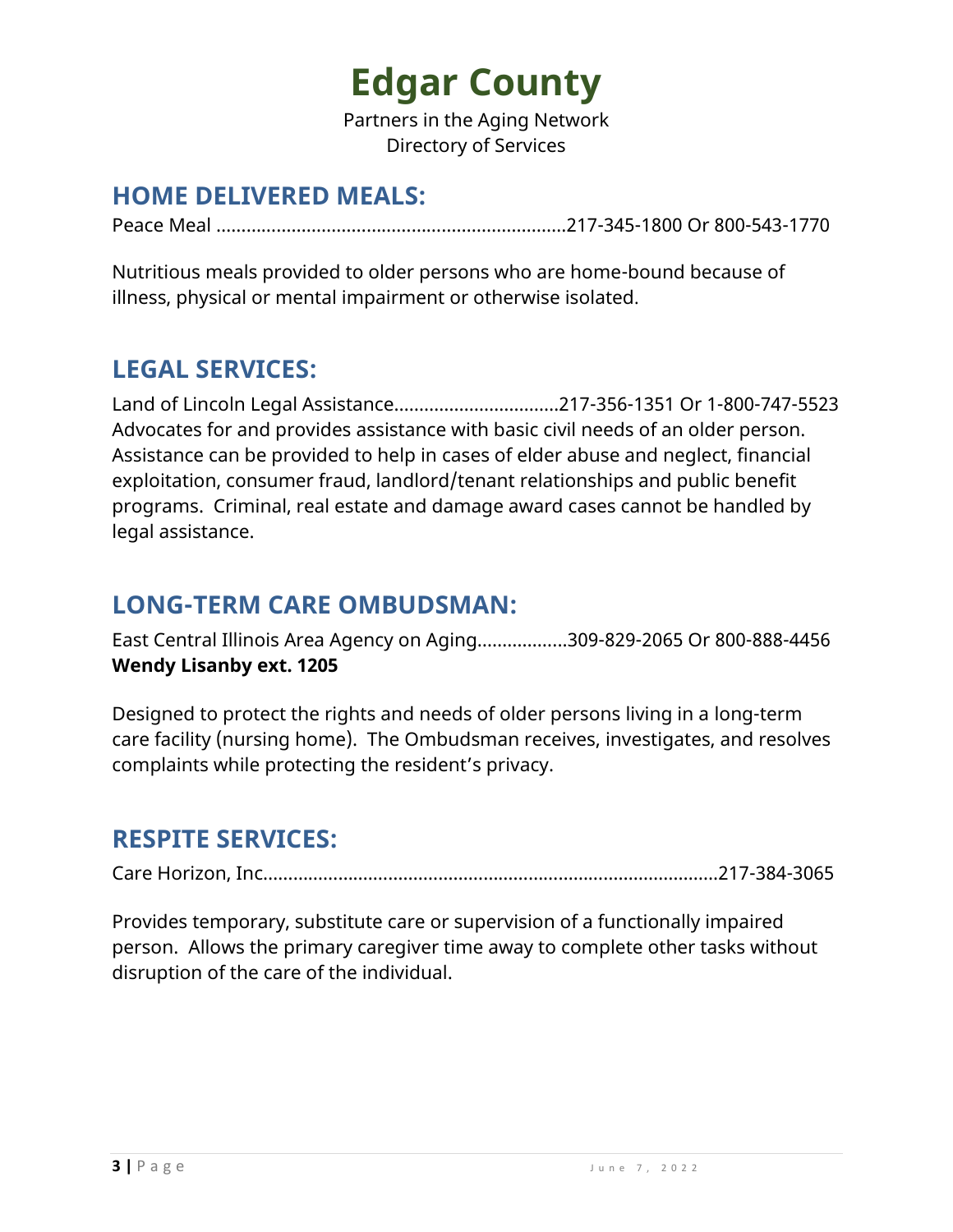Partners in the Aging Network Directory of Services

# **SENIOR INFORMATION SERVICES/COORDINATED POINT OF ENTRY:**

Chester P. Sutton Community Center……………………………………….……...217-465-8143

Provides information to help maintain seniors in the least restrictive environment. Directs callers to agencies that can provide the services they need.

### **SENIOR HEALTH INSURANCE PROGRAM (SHIP):**

Chester P. Sutton Community Center……………………………………….……...217-465-8143

Senior Health Insurance Program provides health insurance counseling services for Medicare beneficiaries and their caregivers.

#### **TRANSPORTATION:**

\*Not an ECIAAA Funded Service

Provides transportation to and from medical appointments.

### **ADDITIONAL RESOURCES:**

You may also look up more resources at this site: [https://www.agingis.com/CSDpublic/px](http://illinoisagingservices.org/Search.aspx)

**Eldercare Locator:** 1-800-677-1116

**Long-Term Care Facilities look up tool from IL State Ombudsman** <https://webapps.illinois.gov/AGE/OmbudsmanSearch>

**Home Care Ombudsman**